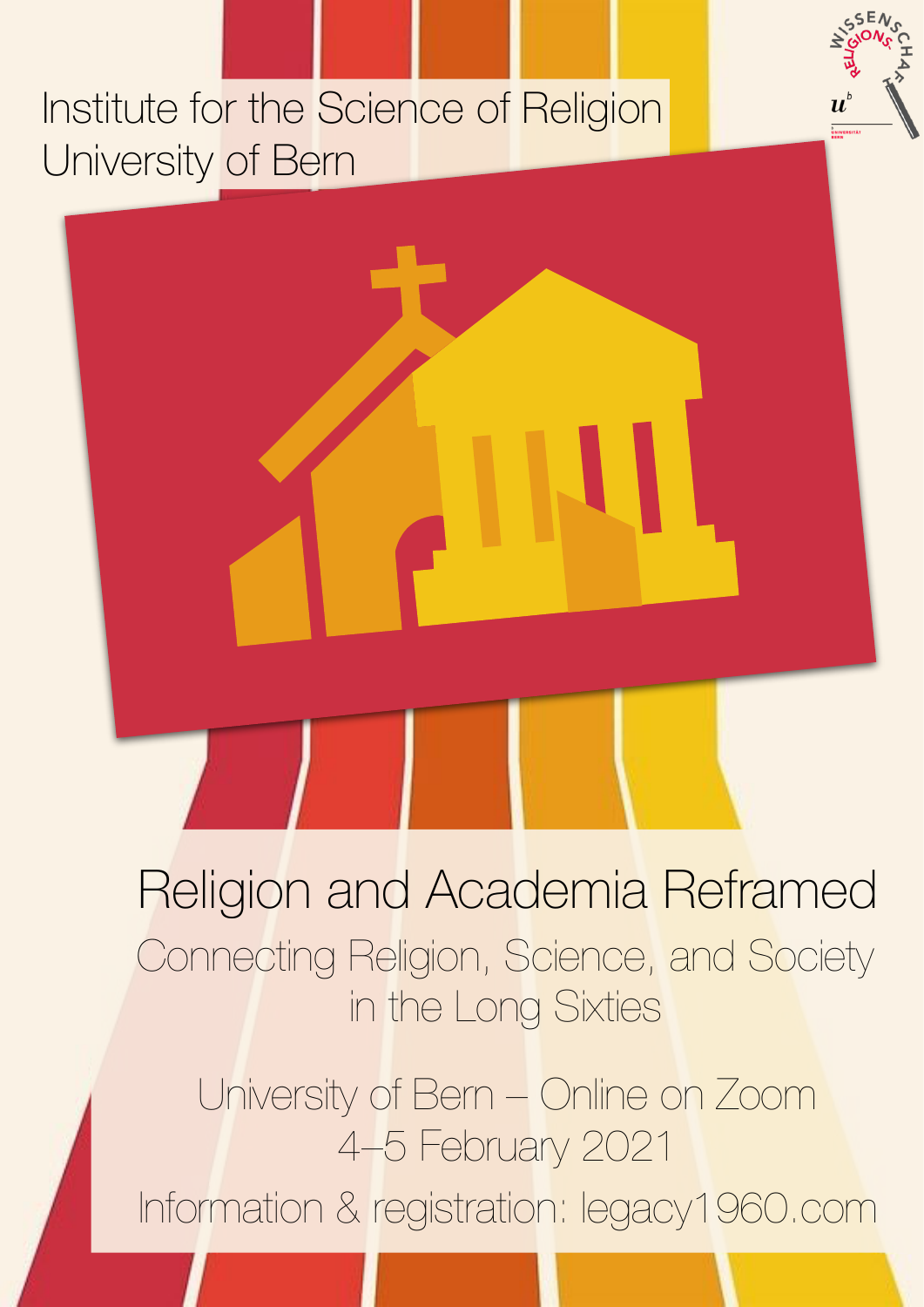## Thursday, February 4

Virtual doors open at 13:15 (Central European Time; UTC+1)

13:30–14:00 Andrea Rota *Introduction* 

14:00–14:45 Jörg Stolz *The New Secular-Religious Competition of the 1960s* 

14:45–15:30 Chris Dols *Of Restauration and Reform. Catholic Sociologies of Religion in the Netherlands in the Long Sixties*

### Virtual Coffee Break

16:00–16:45 Simon Michel *Planning the Future. Prospective Thinking in Swiss Churches During the Long Sixties*

16:45–17:30 François Gauthier & Jean-Philippe Perreault *The Development of the Sociology of Religion in Québec. The Quiet Revolution of Raymond Lemieux*

17:45 Online Apéritif